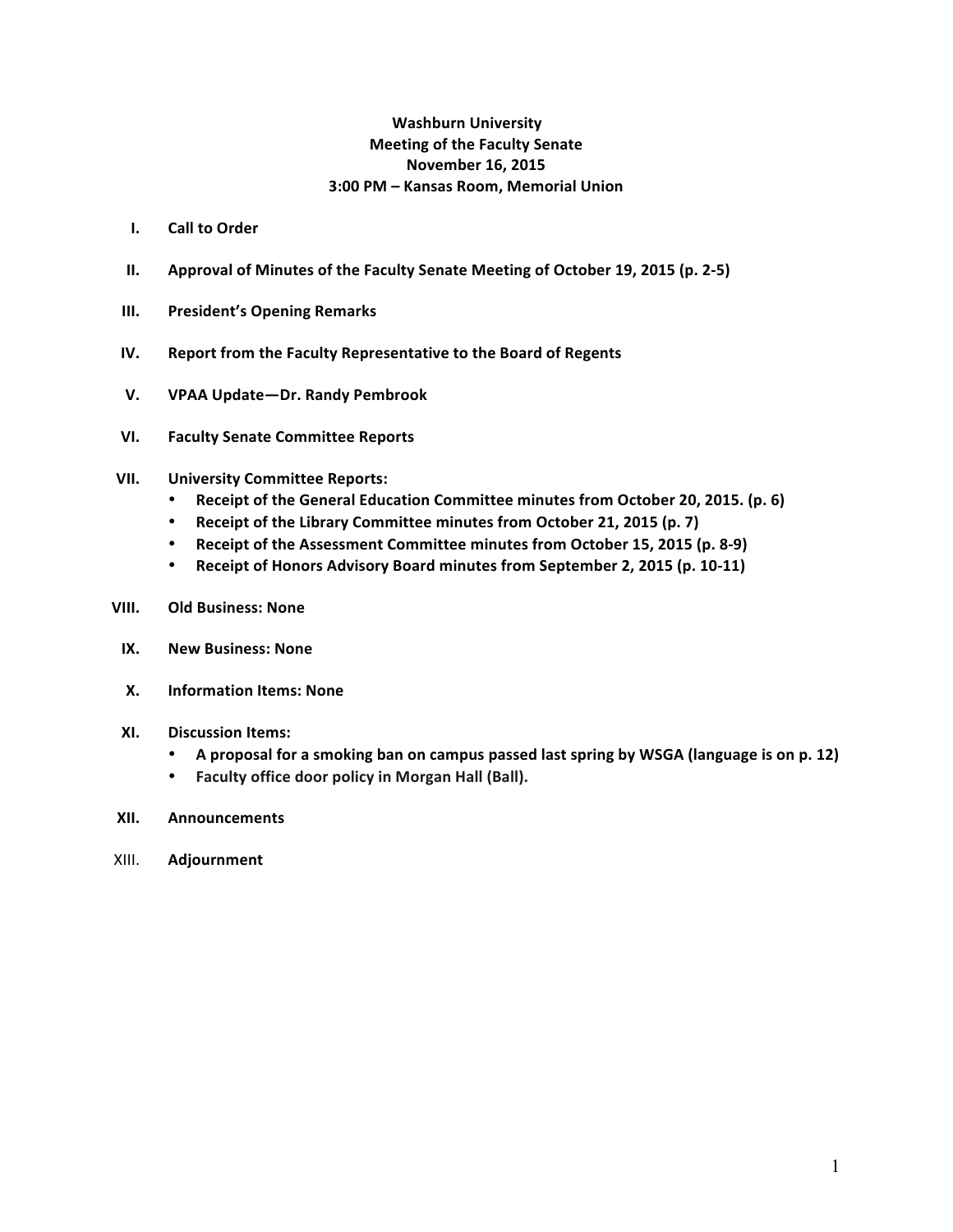# **Washburn University Meeting of the Faculty Senate October 19, 2015 3:00 PM – Kansas Room, Memorial Union**

**PRESENT: Alexander (Rebecca), Ball, Childers, Farwell, Francis, Jackson, Kwak, Leung, Mansfield,** Mastrosimone, McHenry, Memmer, Moddelmog, Pembrook, Petersen, Porta, Routsong, Russell, Sadikot, Sanchez, Schnoebelen, Smith, Sourgens, Stacey, Steinroetter, Stevens, Stevenson, Weiner, **Wohl, Worsely, Zwikstra**

ABSENT: Alexander (Ryan), Garritano, Mapp, Mechtly, Palbicke, Scofield, Treinen, Tutwiler,

**GUESTS: Gonzalez-Abellas, Ogawa, Zhang**

- **I.** President Ball called the meeting to order at 3:00pm.
- **II.** The minutes of the Faculty Senate Meeting of September 21, 2015 were approved.
- **III.** President's Opening Remarks:
	- Ball met with the current WSGA President and Vice President this week. They asked to bring up the possible smoking ban (discussion reflected below).
- **IV.** Report from the Faculty Representative to the Board of Regents:
	- **Ball attended the Audit meeting and regular meeting on the 25<sup>th</sup>. The Audit meeting was** standard. At the general meeting, there was a discussion of the Marketing firm for the University that has since been announced.
- **V. VPAA Update—Dr. Randy Pembrook:**
	- Survey regarding guns: The Kansas Board of Regents (KBOR) has a group that is made up of student leadership (student body presidents) that gives feedback to the Board. This group wanted to find out what students in Kansas felt about this. They initiated a survey that will probably go out in the next week or two to the seven Regent schools. The question that came up among executive staff is if we're going to take the time to do this survey, should we also survey other constituencies on campus. The students felt (perhaps) that if there was strong students sentiment not in line with the policy, maybe they could act to present this data to people who could make a change. Moddelmog and Francis both argued that one would be useful. He noted that he will ask staff council about this as well.
	- The Frank agency: We are in the final stages of contract negotiations with them. We should, in our various areas, think about what information we can provide to this organization as they **begin their work.**
	- **•** I commend everyone involved with the John Lewis visit.
	- Thanks to those involved with the announcement about the major gift from the Blitt family to the university.
	- For those who still want tickets to the homecoming week-Bow-Tie Bash, you can probably still **get in.**
- **VI. Faculty Senate Committee Reports: None**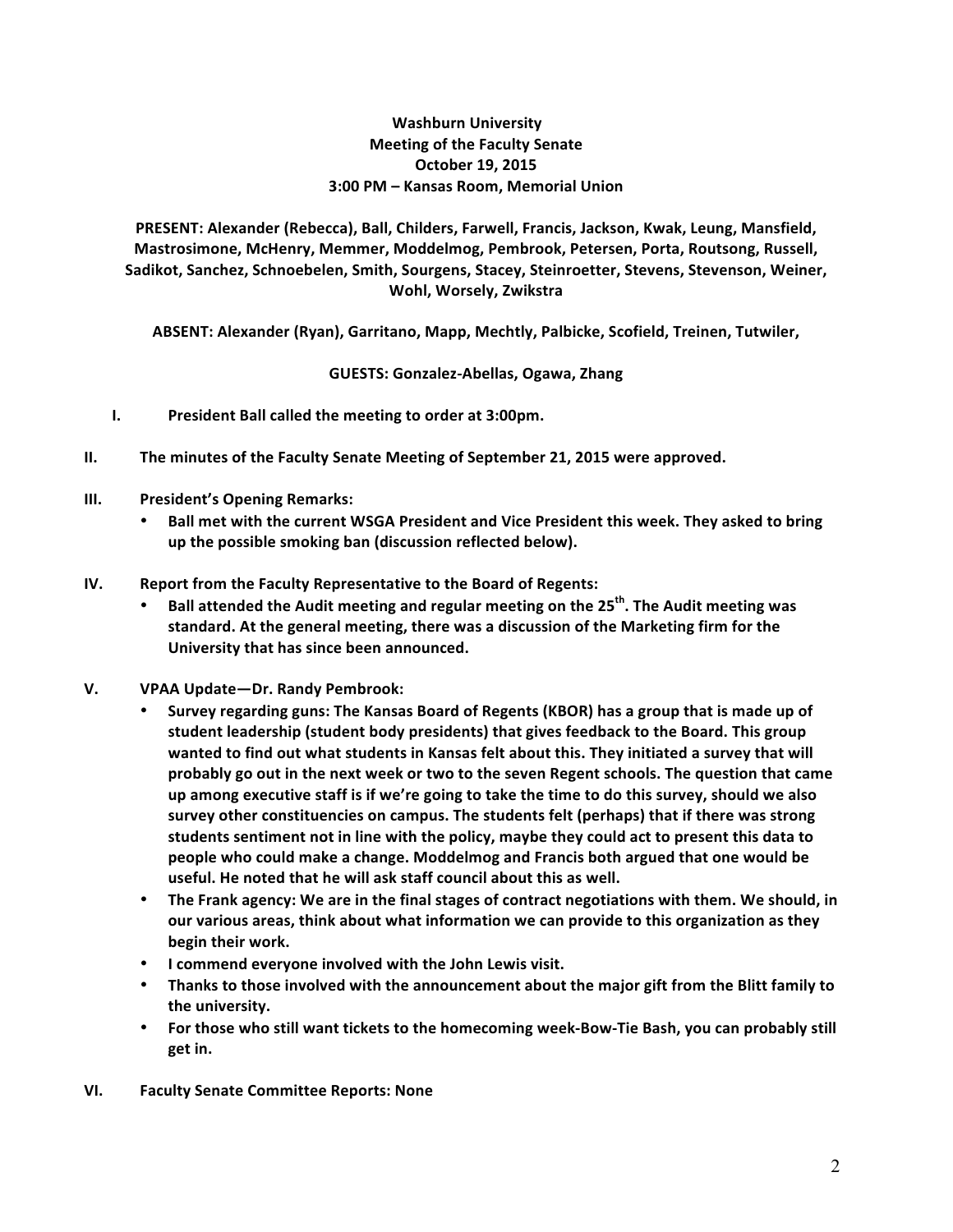VII. Zhang answered questions about recent changes to faculty funding for overseas trips. He noted the funding can also cover unpaid teaching—not just research. He reported that the committee had discussed this topic a few times and, because they have seen other international trips funded by Grants, C-TEL, etc., they elected for the change. He also noted that the fund they operate is pretty small, so given the demand for funding of international travel by faculty, the committee felt that a change was necessary to make it more rigorous. Ball clarified that this was a resource issue and it helps decision-making. Zhang agreed that this clarification was appropriate. Petersen asked about faculty who may be in the fine arts and who don't produce conventional papers but who may miss out on opportunities to travel. Zhang said that such creative works were also considered just like scholarly papers. He then added that this fund has been running at a deficit for a few **years and this can't continue. Zhang noted that two months into the semester, half of the funding** is already gone. Moddelmog noted that the Social Science division has formally requested a change back to allow for other transformative-type activities (why help fund these types of activities for students through WTE funding when we won't any longer for faculty?). Zhang noted that the funds are limited to \$1500 per person, so it's not all encompassing. He also wondered what to do with this request. Ball noted that his isn't a Senate committee so we can't write policy, but it's helpful to know why these changes were made. The fund was created to help with some travel—not to pay for it entirely. Porta wondered how many proposals were in this "other" category that wouldn't get funded. Zhang responded that he didn't have those figures but when applications have been rejected, he is quick to point out other sources and to suggest talking to the Dean's office. Petersen wondered if the real question is a lack of knowing what committees fund what types of trips, suggesting that such a clarification could help make funding requests more efficient. This may also point out if we have a gap in funding for these trips that we may not know about. He suggested that perhaps a diagram of this process would help faculty make the most of these funding sources. Ball finished by asking them to reconsider; Zhang noted that there are representatives from every division and area on campus on this committee and noted that those concerned should talk to their representatives on the committee to ask for change.

### **VIII. University Committee Reports:**

- The Assessment Committee Minutes from September 10, 2015 were received.
- The Graduate Council Minutes from August 24, 2015 were received.
- The Small Research Grant Committee Minutes from September 30, 2015 were received.
- The Faculty Development Grant Committee Minutes from September 30, 2015 were received.
- The Curriculum Grant Committee Minutes from September 29, 2015 were received.
- The International Education Committee Minutes from September 3, 2015 were received.
- **IX.** Old Business: None
- **X. New Business: None**
- **XI. Information Items: None**
- **XII. Discussion Items:**
	- Ball asked for a vote to include the added topics from the ad hoc Faculty Handbook revision **committee via Routsong. Those present voted to add both. (these are the last 2 items under discussion in these minutes)**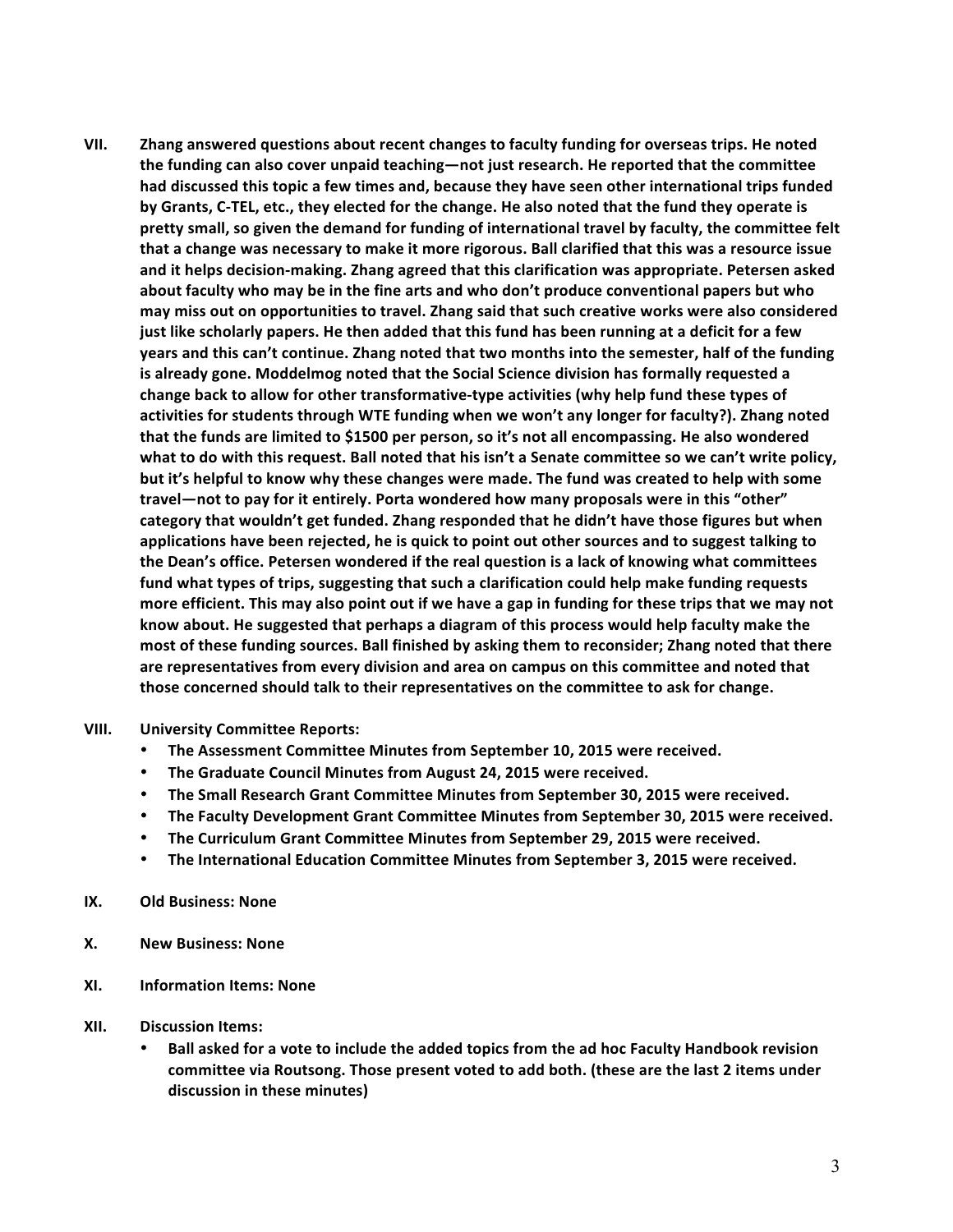- Accommodation for absences due to approved activities: do we need a policy? Ball noted that there is a policy that we should encourage students to be excused for religious observances and that we should accommodate, but we don't have much communication about when the religious holidays are. She added that, in terms of sporting activities, some coaches are great about notification and some are not. Ball asked if we need guidance here or some sort of more visible policy for students. Pembrook added that his office will get a request every now and then regarding these notifications that led to this question. Do we need it once a year and **you choose what's important to you? Do you want individual teams to send out** announcements? Russell: Is this something we can add to the general syllabus? Some type of policy for recognized activity may be in order. Pembrook noted regarding religious holidays, Pam Foster has reported that the importance of the religious observance is defined by the student not the holiday, so it is difficult to establish parameters. Wohl noted that there is a distinction between those who are on scholarship for athletics and need to be excused and those who just belong to a club and want to go somewhere. Stevens noted that allfacultystaff e-mails from coaches might help. Smith said that he prefers individual students to address it with the professors. Memmer would prefer to have the student contact faculty as well, but disagrees with the scholarship distinction since not all who are on the teams necessarily receive scholarships. Porta said the onus should be on coaches to contact the professors. Scofield said the e-mails could be overwhelming; perhaps if we could post it on a cloud or link on MyWashburn faculty could verify without all of the e-mail. On religious holidays perhaps we can work with Student Services to make accommodations. Ball clarified that these are still often opt-in accommodations made by professors (As in Student Services asks instructors to **"Please try to accommodate"). Wohl: I have a syllabus note that asks for athletes to inform** him regarding dates. Sadikot: Isn't there a rule regarding religious observances? With more and more international students attending, this could create a large demand for accommodation. Sanchez: the "please try to accommodate" perspective is appropriate given the varying conditions under which these absences may happen. Petersen: Is this a syllabus policy or a university policy? These types of things may be hard to define on a campus-wide level, but it may be easier to do as individual faculty members with the syllabus. Pembrook noted that awareness is a key issue and how we deal with it is up to the individual faculty members. Sadikot wondered how we discriminate between students who want to 'celebrate her or his holiday' or not. Childers preferred the student responsibility route but wanted to know these things as early as possible. Ball clarified that perhaps a clearinghouse of this information and these dates might be helpful. Pembrook wondered if a policy could be **established.**
- Faculty input needed on possible smoking ban on campus. Moddelmog said she didn't want a ban for the inconvenience of faculty and staff. Ball said that the WSGA was suggesting a ban on the entire campus and smokers would have to cross the streets. Pembrook wasn't sure about parking lots and there is a question about where city easements are that could complicate the restrictions of such a ban. He also noted this could be an issue for surrounding neighborhoods and safety. Ball reported that the a recent survey indicated a majority of students were in favor of it. Pembrook said national and state data is headed in this direction. Mastrosimone said this will likely be a key issue for law students who smoke. Ball noted a colleague of her suggested a designated entrance or 2 to each building be labeled smoke-free. Stevens said her experience with such bans at Stormont Vail Hospital indicates that people will adapt. She added that perceptually it can look bad when a lot of smokers hang outside of buildings. Routsong noted that those with windows have complained about second-hand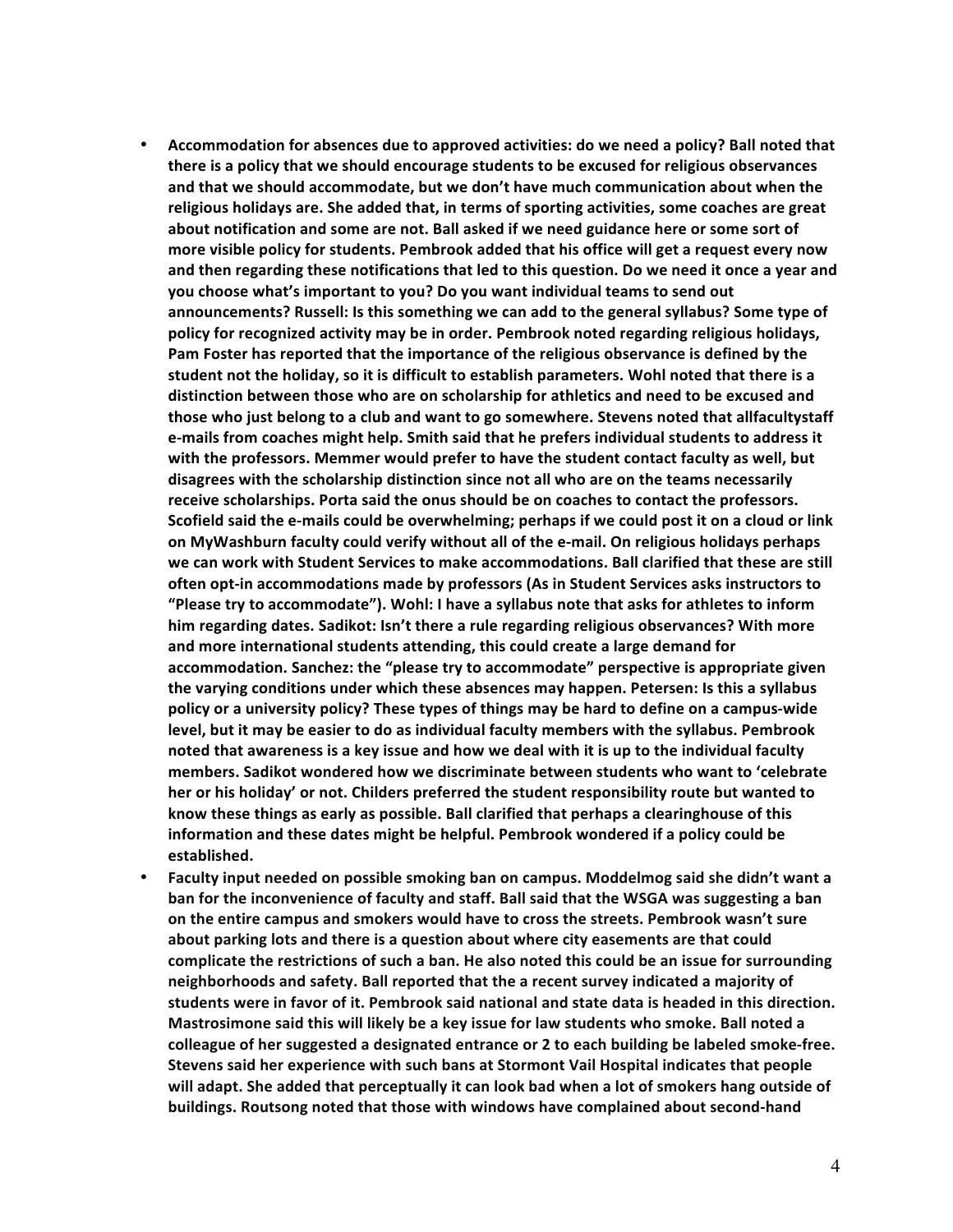smoke getting in which may be a factor. Ball concluded that action from the WSGA would likely come up soon. Pembrook said Senate should prepare for how we want to have the discussion in the future. He also noted that enforcement will be an issue. Steinroetter asked if there was data on those who smoke in Topeka versus other areas. Sourgens noted that absolute bans will lead to the problems we've been talking about.

- Faculty input needed on what type of direction we want from administration regarding active shooters on campus. Ball has heard concerns about a lack of information about these other than iAlert systems. McHenry said that he invited one of the police officers to come and talk to his class about these types of situations and it was enlightening. Petersen noted that the protocols for a fire are much different than an active shooter; we need education (i.e. what to do in a classroom versus what to do in an office?). Moddelmog asked for a best practices list. Sanchez said that it may be expensive, but we should ask for training. Steinroetter always wondered about why classrooms can't be locked? McHenry said the police said to barricade them in an active shooter situation. We should also investigate the services that follow such shootings so that we're prepared with that information. Pembrook noted the literature indicates shooters shoot until they (police or bystanders) start shooting back, so we should focus on 1) getting police there as quickly as possible and 2) ensuring that that shooter can't get to other buildings. Ball asked if it would be appropriate to ask for forums for faculty about this issue; Pembrook said yes it would.
- Need for the Personnel Committee and the Grievance Hearing Committee (Tracy Routsong). Routsong said it had been suggested that perhaps the Personnel committee could move to faculty affairs. This committee would then be tasked with forming the Grievance Hearing Committee when there is a need. Wohl thought this Personnel committee used to be under Human Resources and became the Benefits committee that we know today. Petersen noted that the Grievance Hearing Committee could come under the Senate. It could also be a mix of faculty and staff. He also said this seems more of a Due Process issue. Ball said the rest of the policy works; the question is who appoints the Grievance Hearing Committee. Routsong noted that it is a fast-moving committee. Ball then said that since that is the case, perhaps the executive committee could be in charge of appointing members. Russell said to just make it appointed by the Benefits committee. Pembrook said that the senate is involved in appeals during the termination process; perhaps the "Grievance" process is similar and so it can go along with this. Jackson noted that the Benefits committee would be a better place. The Senate overwhelmingly expressed that the Benefits committee should be the body to oversee **the Grievance Hearing Committee.**
- Should the handbook include procedure for Performance Improvement Plans—and if so, what should these look like? (Tracy Routsong). Should there be standardization? Wohl said there is standardization for tenure-track individuals in order to terminate them. Pembrook argued this was a related but separate issue and said that we are being asked whether the plan should have specific dates attached to it and should the forms and methods of improvement be standardized. Mastrosimone argued that we would probably want it to be as standardized as possible for employment fairness. Routsong wondered if we should ask Chairs for their thoughts before the Senate acted in any way. Porta wondered who can initiate them; Pembrook said it was Chairs and Deans. Ball summarized that going to the Chairs at this point is key.
- **XIII. Announcements: None**
- XIV. President Ball adjourned the meeting at 4:43pm.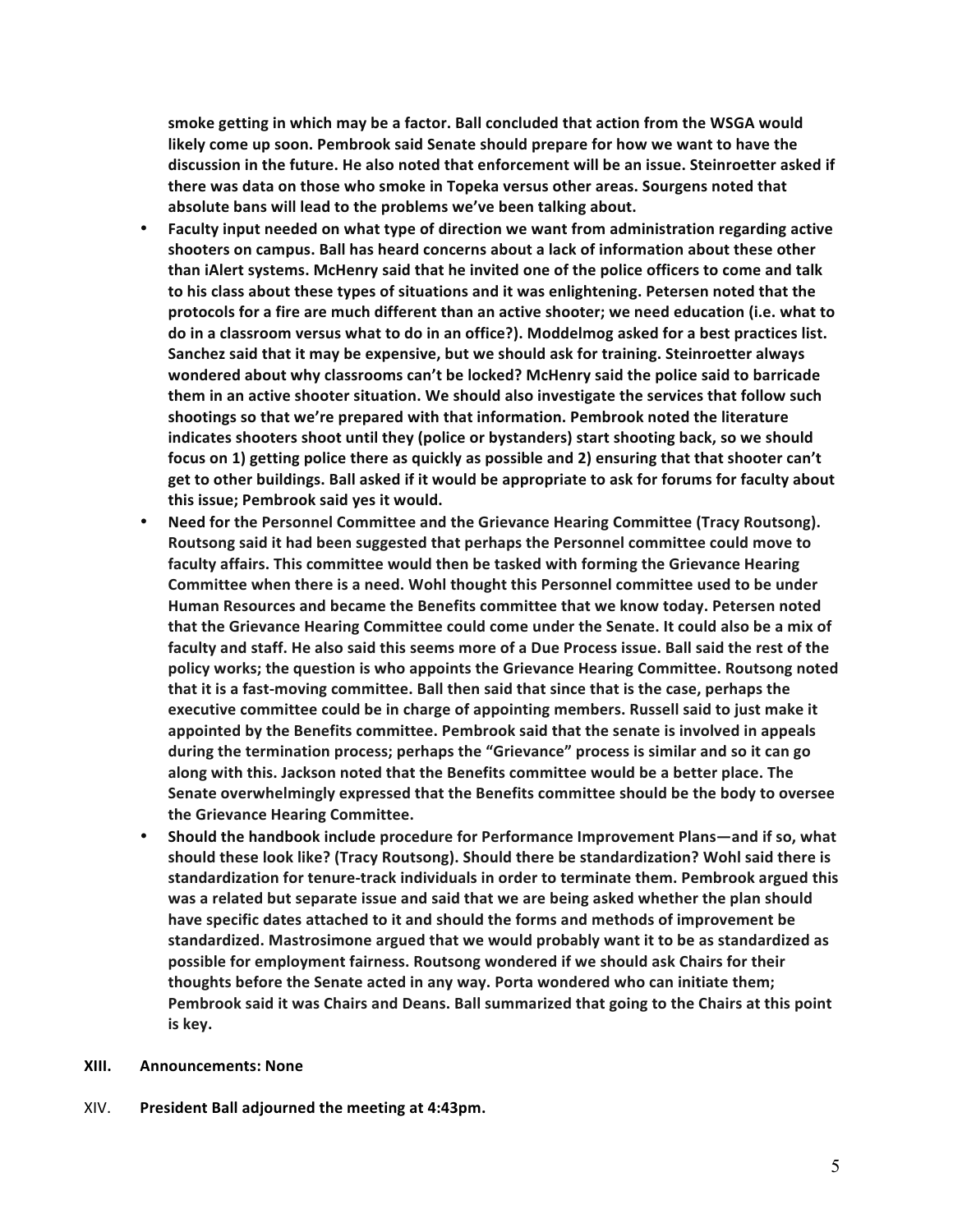General Education New Course Review

Committee Meeting

October 20, 2015

Members Present: Kayla Carter, Vickie Kelly, Jean Marshall, Kara Kendall-Morwick, Dmitri Nizovtsev, Kelly Watt, Roy Wohl, Nancy Tate

Electronically: Cheryl Childers, Lori Edwards, Eric Matthews, Paul Wagner

10 new courses were submitted for General Education consideration. The committee members thoughtfully reviewed these courses prior to the committee meeting and then discussed their viewpoints at the meeting on October 20, 2015. The following decisions were made at the meeting:

| <b>EN 134, CCT</b>  | <b>Classics of Western Literature</b>              | <b>Conditionally Approved</b><br>(Modifications to the course were requested) |
|---------------------|----------------------------------------------------|-------------------------------------------------------------------------------|
| EN 145, COM         | Shakespeare in Action                              | <b>Conditionally Approved</b><br>(Modifications to the course were requested) |
| PO 255, CCT         | Introduction to the Legal System                   | Approved                                                                      |
| <b>PY 212, ILT</b>  | Psychology of Adulthood and Aging                  | <b>Conditionally Approved</b><br>(Modifications to the course were requested) |
| <b>HN 201, CCT</b>  | Seminar in the Humanities and<br><b>Fine Arts</b>  | <b>Conditionally Approved</b><br>(Modifications to the course were requested) |
| <b>HN 202, CCT</b>  | Seminar in the Social Sciences                     | <b>Conditionally Approved</b><br>(Modifications to the course were requested) |
| <b>HN, 203, CCT</b> | Seminar in the Natural Sciences<br>and Mathematics | <b>Conditionally Approved</b><br>(Modifications to the course were requested) |
| <b>HN 301, CCT</b>  | Seminar in the Humanities and<br><b>Fine Arts</b>  | Course was placed in a pending status                                         |
| <b>HN 302, CCT</b>  | Seminar in the Social Sciences                     | Course was placed in a pending status                                         |
| <b>HN 303, CCT</b>  | Seminar in the Natural Sciences<br>and Mathematics | Course was placed in a pending status                                         |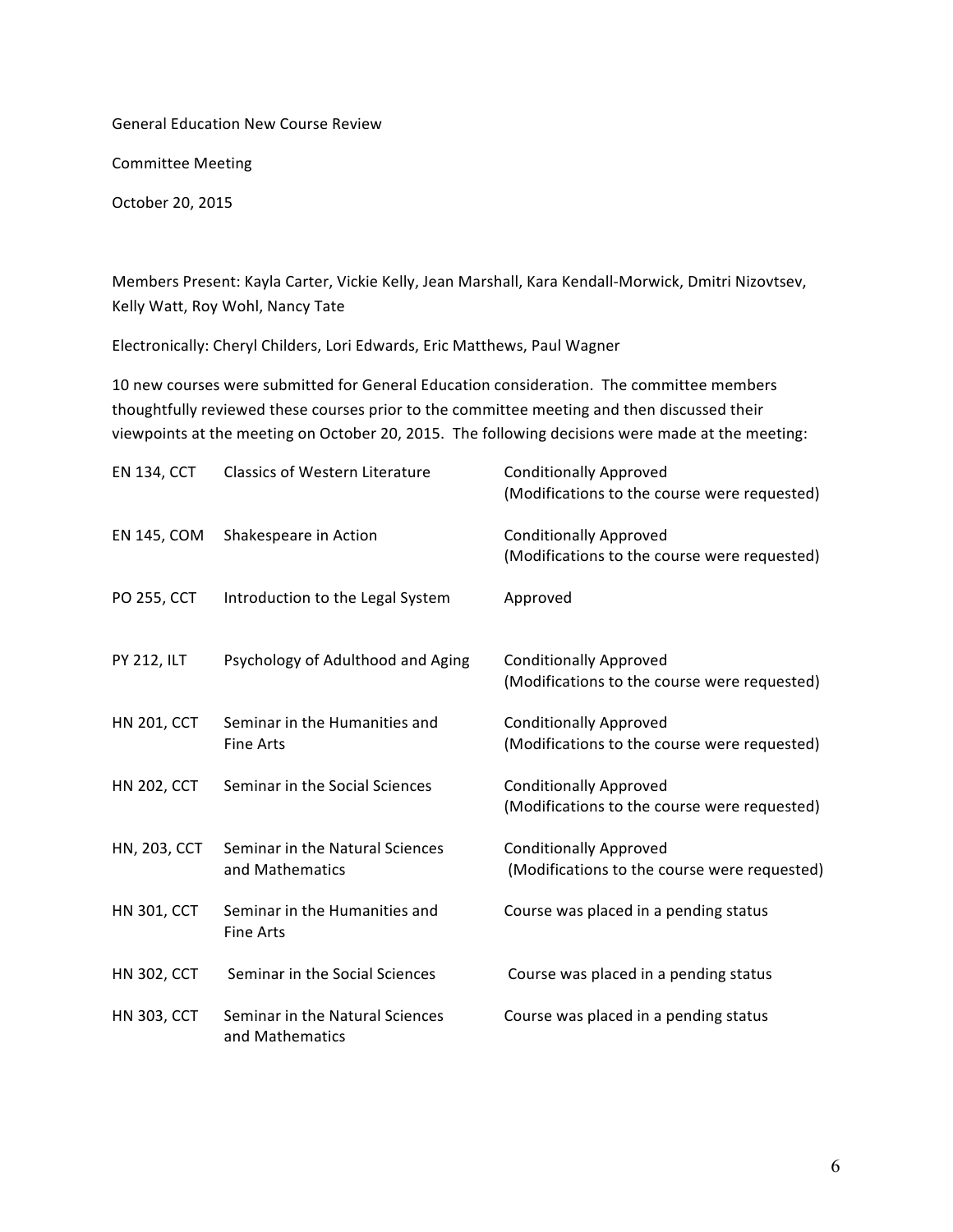# *Library Committee Minutes*

*October 21st, 2015*

*Room 105*

*4:00 p.m.*

**The Library Committee convened in Mabee Library at 4:00 p.m. The following members were present: Sean Bird, Dr. Brown, Dr. Chamberlain, Dr. Grant, Dr. Hull, Dr. Ladstaetter, Dr. Messay, Dr. Park, Dr. Porta, Dr. Thomas, and Penny Weiner. Dr. Bearman, Keith Farwell, Dr. Schmalzried, and Dr. Wilkinson sent word they would be unable to attend.**

**Dr. Erin Grant agreed to Chair the Library Committee for 2015/2016. Motion passed by acclamation. The committee thanked Dr. Thomas for his service.**

**Mr. Bird introduced Amanda Luke, the new Public/Access Librarian. Discussion centered on Open Access Textbooks. At the last committee meeting in April 2015, Dr. Berman reported that the University of Kansas, led by their libraries, has become a leader in the open access movement with regard to research publications. He thought Washburn could play an interesting and important role in the conversation regarding open access textbooks and student success. The key to open access adoption is to incentivize the faculty to reconsider the books they use and provide them the time and resources necessary to redesign their courses to accommodate open access materials.** 

**Mr. Bird reported that Dr. Bearman, like all Deans, was informed by the President that the need for budget frugality is necessary. No decisions about nor timelines for budget cuts was discussed. The University Libraries ability to reduce budgets is constrained by advance orders for a variety of materials. Therefore, the library faculty representatives were asked to have FY16 materials request turned into their library liaison no later than 5:00 p.m., November 13th. An updated liaison list is attached.**

**The librarians have been working on a draft to submit to the Faculty Handbook Committee and Faculty Affairs regarding tenure for academic librarians. Mr. Bird asked that if anyone is interested in reading the draft before it is submitted to contact him (x1550) or Dr. Bearman (x1855).**

**Meeting Adjourned at 4:35p.m.**

**Respectfully submitted**

**Ginger D. Webber**

**Administrative Specialist**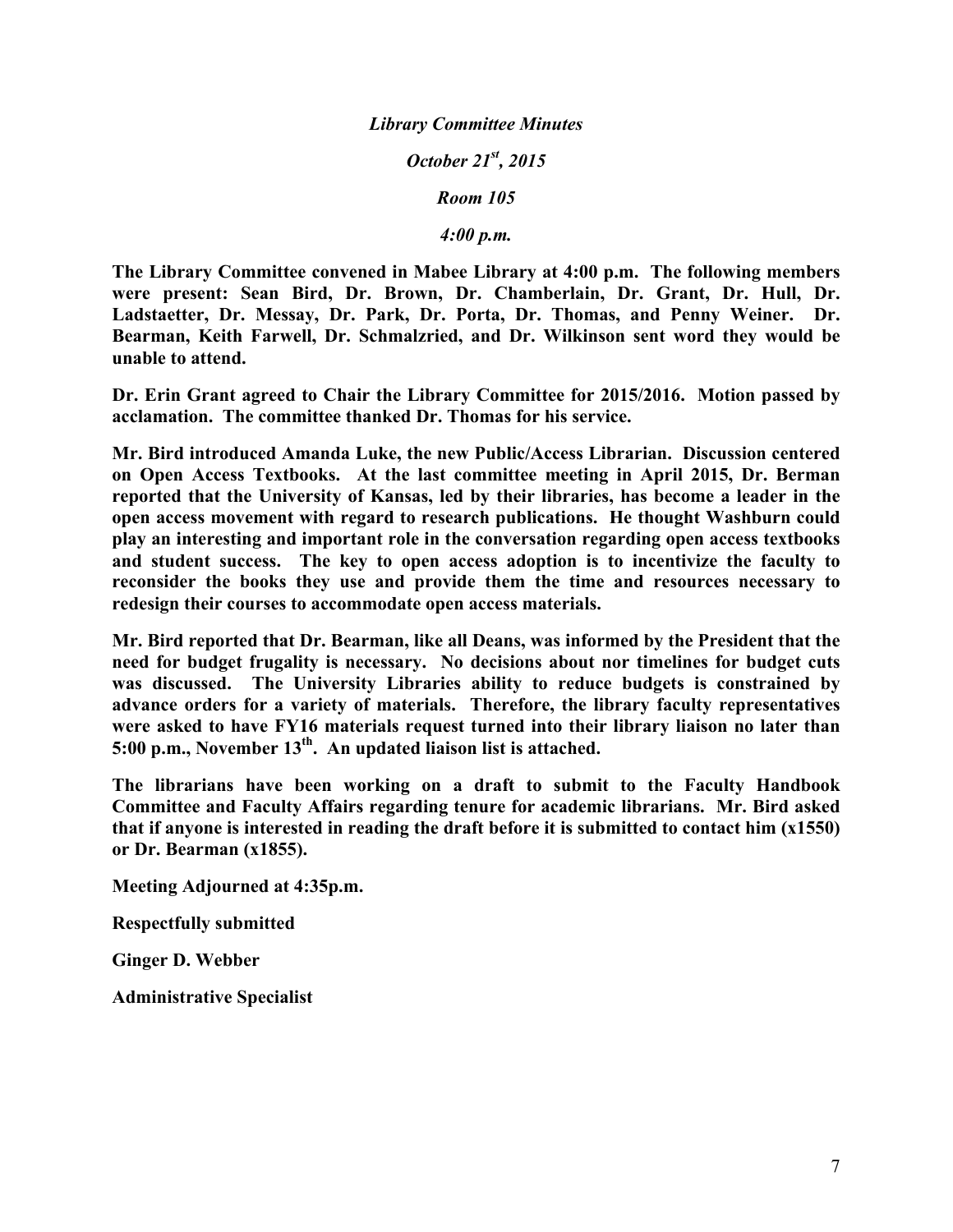### **MINUTES**

#### **ASSESSMENT COMMITTEE**

Thursday, October 15, 2015

Lincoln Room  $- 2:30$  p.m.

Present:, Vickie Kelly (Chair), Joel Bluml (for Denise Ottinger), Jane Carpenter, Kayla Carter, Sarah Cook, Emily Grant, Tom Hickman, Karen Kapusta-Pofahl, Elaine Lewis, Amy Memmer, Sean Stacey, Nancy Tate, Roy Wohl, Margaret Wood and CJ Crawford (administrative support). Absent: Melanie Burdick, Bob Handley, Maria Stover, Clayton Tatro and Nancy Tate.

## **STATUS OF PLANS AND REPORT REVIEW ~ FUTURE TIMELINE AND PROCESS FOR REVIEW**

Ratings have been sent out for all reports/plans not requiring a meeting. The plan is to have the ratings for the remaining reports/plans that require a meeting out by the end of October. Vickie will notify interested committee members when meetings are scheduled in case anyone would like to accompany her.

Co-curricular plans will be added this year. A draft of a revised Assessment Plan and Rubric will be ready for committee review by the November meeting.

Still working on the plan to review the reports and updated plans in the future.

## **CO-CURRICULAR WEBINAR**

The webinar in September was well attended and was a very good presentation. Vickie will see if there is a link she can provide to those who weren't able to view it.

### **ASSESSMENT EXTRAVAGANZA**

The Assessment Extravaganza will be early in February and will focus on University Student Learning Outcomes. Volunteers to prepare posters are:

Creative Thinking (Torrance) - Jane

Critical Thinking - Melanie Burdick, Kayla Carter, Karen Kapusta-Pofahl

ETS – Vickie Kelly and Sarah Cook

MSL – Michael Gleason

CJ will send the poster template that Vickie created last year out to people working on the posters.

It was recommended that some type of follow-up event be held a few weeks later.

The planning subcommittee members are Vickie Kelly, Kayla Carter, Nancy Tate and CJ Crawford.

### **ASSESSMENT GRANTS**

Funds were awarded for two out of the four grant submissions. Vickie asked committee members to encourage people to apply for the grants even if they have done so before.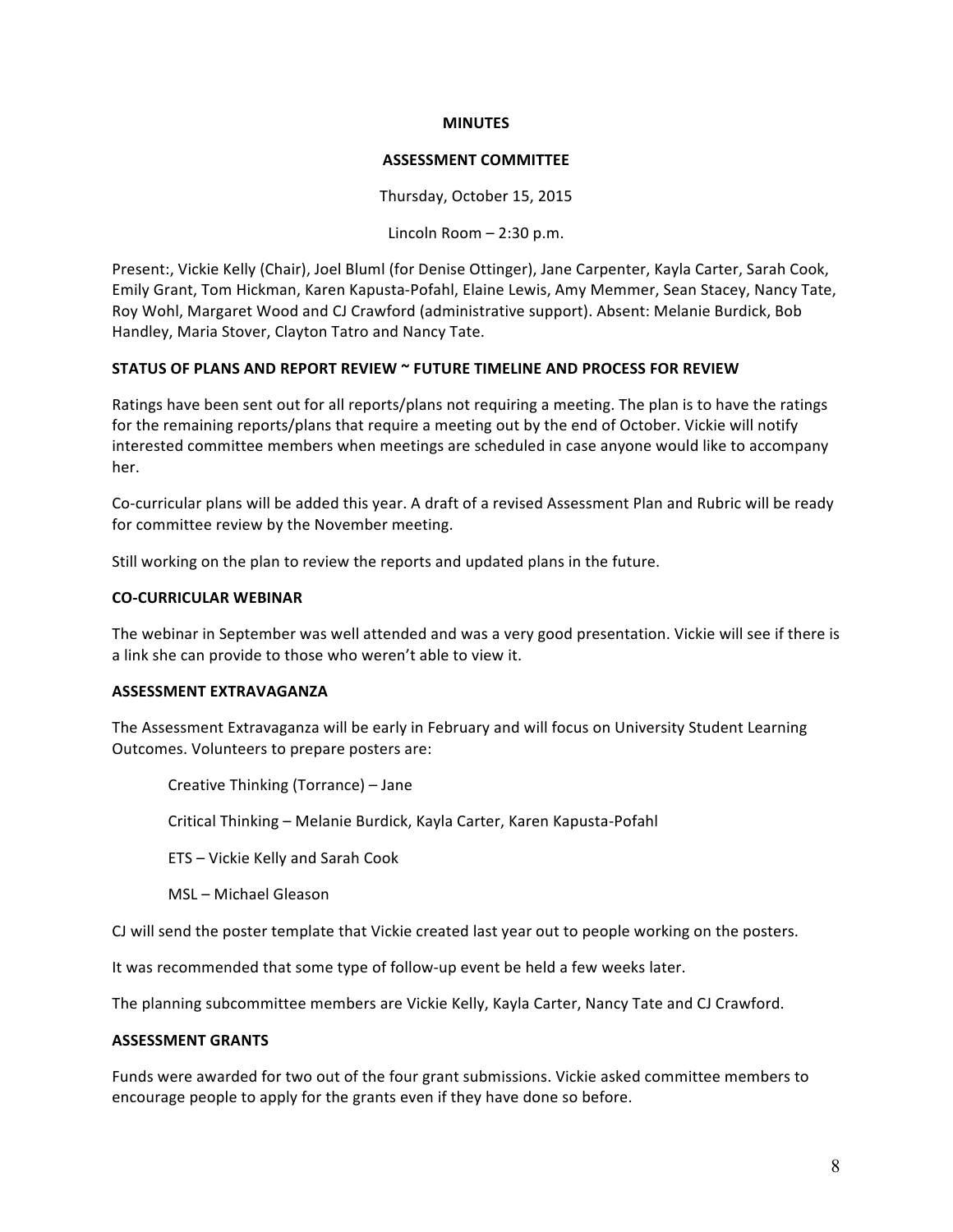# **OTHER**

There are two more C-Tel Assessment Workshops - Monday, October 19 and October 26 in Garvey 231 from 3:15 p.m. to 4:15 p.m.

The meeting adjourned.

**NEXT MEETING:** Thursday, November 12 @ 2:30P - Lincoln Room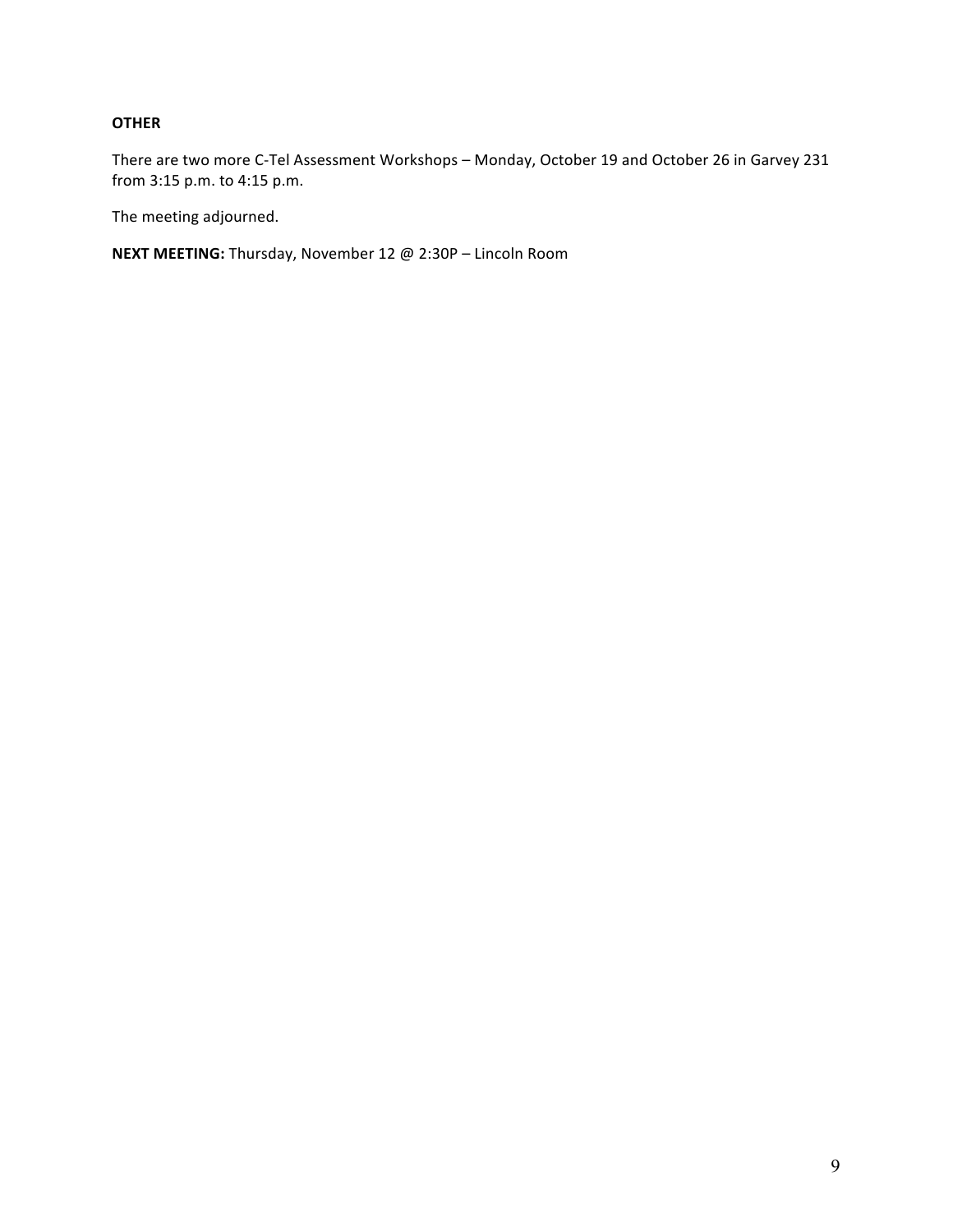# **Honors Advisory Board Meeting Minutes**

Wednesday, September 2, 2015 Crane Room – 12:00 p.m.

# Call to Order

- I. Review of Minutes from April 1, 2015 Approved
- II. Welcome to New Members of the Honors Advisory Board
- III. Honors Student Council Report
	- Emily informed the board members on developments with Honors Student Council.
- IV. Unfinished Business None
- V. New Business

A. Revised wording on Website for course proposals was proposed:

Old: "Full-time, tenure-track faculty members interested in teaching an Honors Course are invited to complete the following forms (see links below)."

New: "Faculty members interested in teaching an Honors Course are invited to complete the following forms (see links below)."

Rationale: "As you know, many full-time faculty have terminal degrees in their fields and are (not without exception, of course) more than qualified to propose, and teach, engaging, rigorous, beneficial courses. I'd not want to see students miss out because of some unfortunate wording on a website. Proposals should be evaluated on merit, not on academic class distinctions."

B. Course Proposals involving 300-level courses cross-listed with HN200-Level courses – should we require the 300-level course to be Gen Ed approved?

o Board members agreed that this should not be required.

C. Qualifications for being admitted into Honors – should we change? Currently, it's either GPA of 3.5 or ACT of 28.

- $\circ$  Tabled until data can be analyzed to determine if such a change should be required. Will return to this issue in the Spring to gather another semester's worth of data.
- D. Review of Honors Advisory Board Subcommittees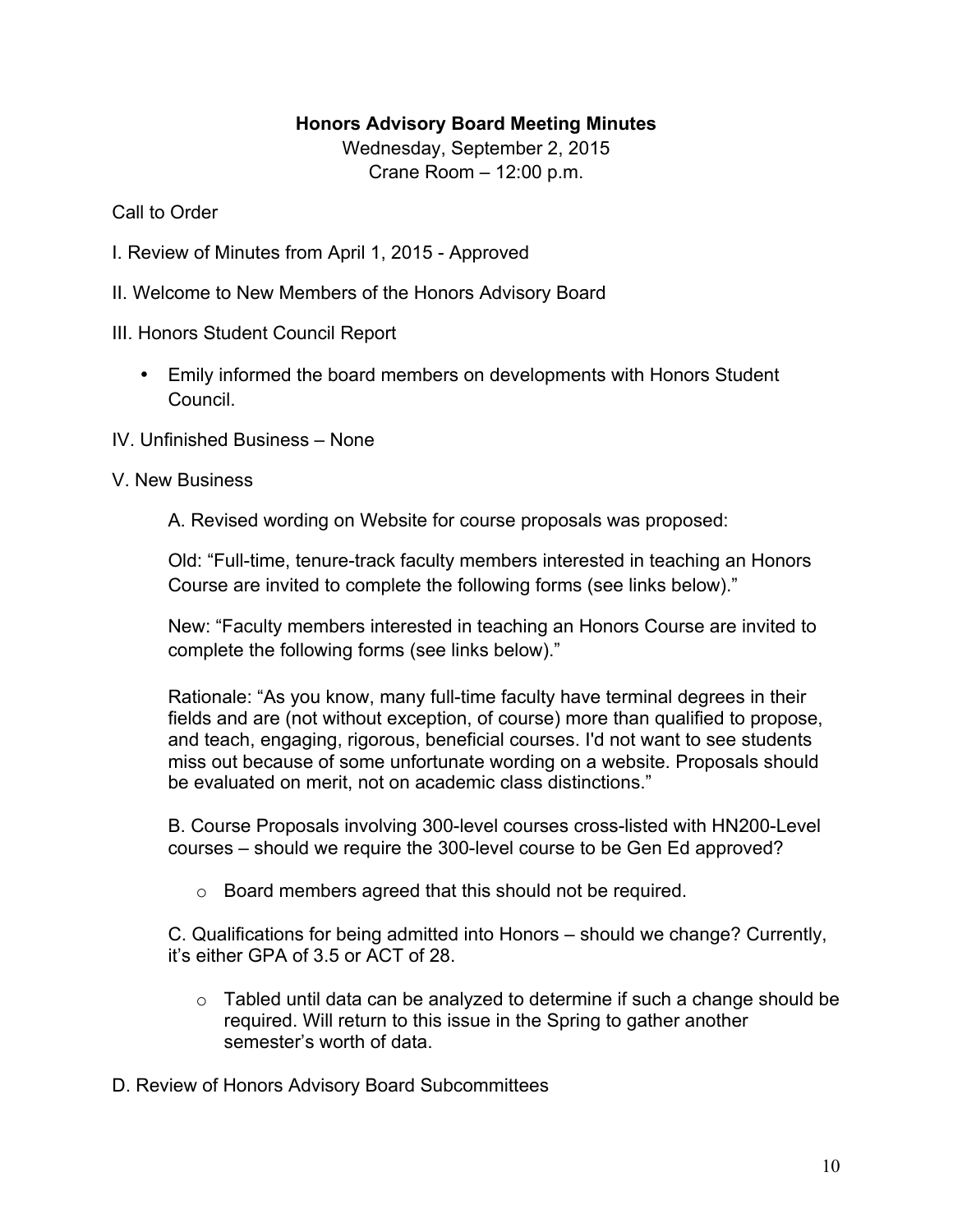- 1. Curriculum purpose (Reviewed)
	- a. Major purpose was to assist with the review of Honors Course Proposals and to help with creation of new honors courses
	- b. Need to review process for proposing courses and, in general, curriculum for honors students
	- c. Current members: Jennifer Ball, Andrew Herbig, Debbie Isaacson, Vanessa Steinroetter, Kelly Erby, John Burns, Jean Sanchez, and Michael Hager. Student representatives include Malcolm and Whitney.
- 2. Admission purpose
	- a. Major purpose to assist with reviewing applications
	- b. Need to schedule a meeting in which we discuss the application materials and process
	- o Board members agreed that students should be included on this committee so long as no identifying information
- 3. Scholarship purpose
	- a. Major purpose is to assist with reviewing apps
	- b. Assist with decisions in awarding Brunt Scholarships as well as scholarships awarded at Spring Banquet
- 4. Appeals purpose
	- a. For students who do not get into program with extenuating circumstances
	- b. For students who fail to meet requirements two consecutive semesters with extenuating circumstances
	- c. Both Jennifer and David agreed to forward information to me (Michael M.) to assist in the development of a policy.

# VI. Announcements

A. Visiting Fink Professor – Dr. John Zubizarreta

1. Thursday, Sept. 10, 1:00 – 2:15 PM: Presentation in my HN101 course with Leadership students being invited

2. Thursday, Sept. 10, 3:15 – 4:45 PM: Workshop: Learning Portfolios for Students (Register on C-TEL)

3. Friday, Sept. 11, 10:00 – 11:30 AM: Workshop: Teaching and Administrative Portfolios (Register on C-TEL)

4. Friday, Sept. 11, 12:00 – 1:00 PM: Lunch with HAB Members and Other Stakeholders (W Room)

5. Friday, Sept. 11, 3:00 – 4:30 PM: Inspiring Exceptional Teaching and Learning (Kansas Room)

B. Next Meeting: Curriculum and Appeal Subcommittee on Wednesday, October 7, 12:00 – 12:50 (Crane)